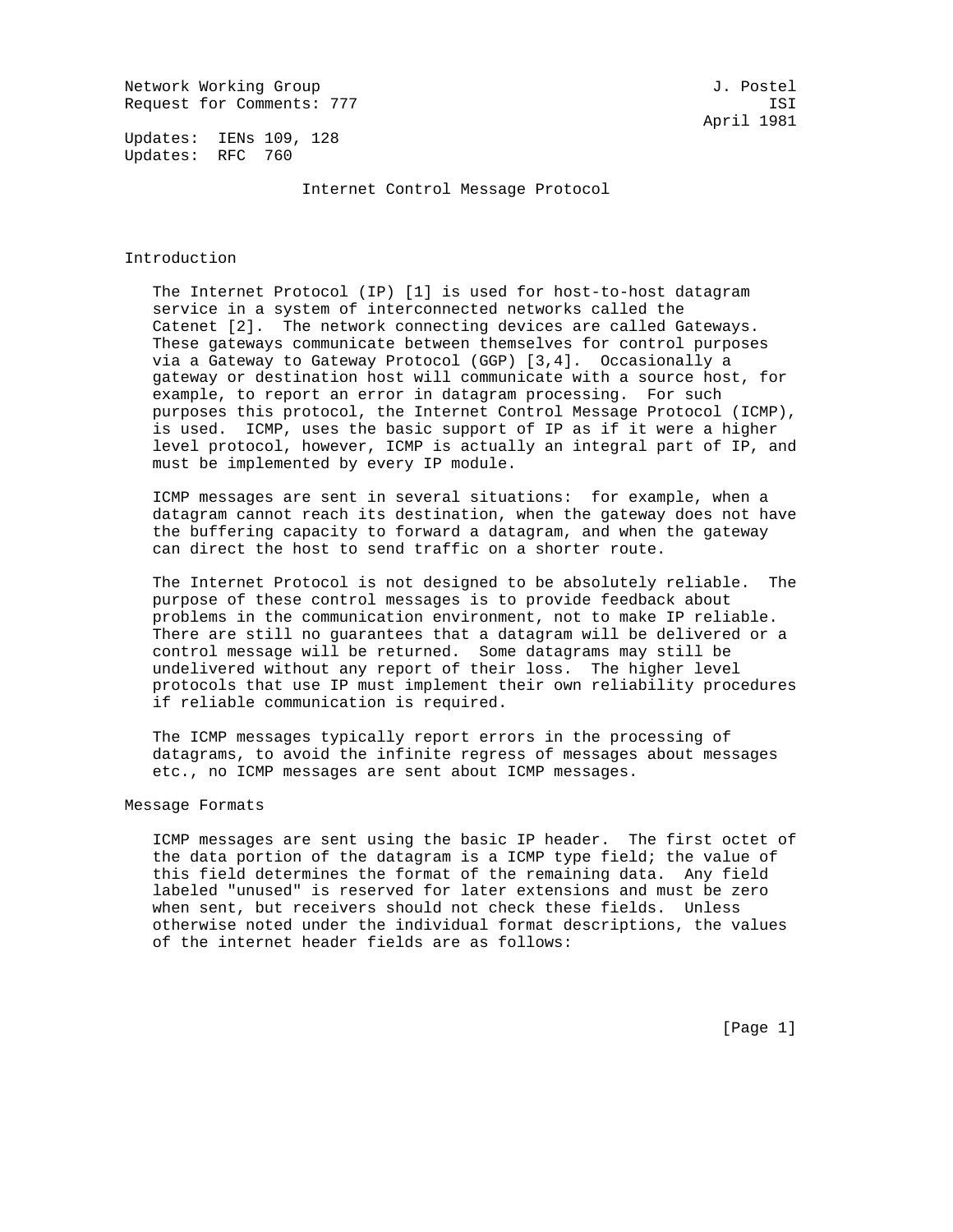```
 Version
       4
    IHL
       Internet header length in 32-bit words.
    Type of Service
       0
    Total Length
       Length of internet header and data in octets.
    Identification, Flags, Fragment Offset
       Used in fragmentation, see [1].
    Time to Live
       Time to live in seconds; as this field is decremented at each
      machine in which the datagram is processed, the value in this
       field should be at least as great as the number of gateways which
       this datagram will traverse.
   Protocol
      ICMP = 1 Header Checksum
       The 16 bit one's complement of the one's complement sum of all 16
      bit words in the header. For computing the checksum, the checksum
       field should be zero. This checksum may be replaced in the
       future.
    Source Address
       The address of the gateway or host that composes the ICMP message.
       Unless otherwise noted, this can be any of a gateway's addresses.
   Destination Address
       The address of the gateway or host to which the message should be
       sent.
[Page 2]
```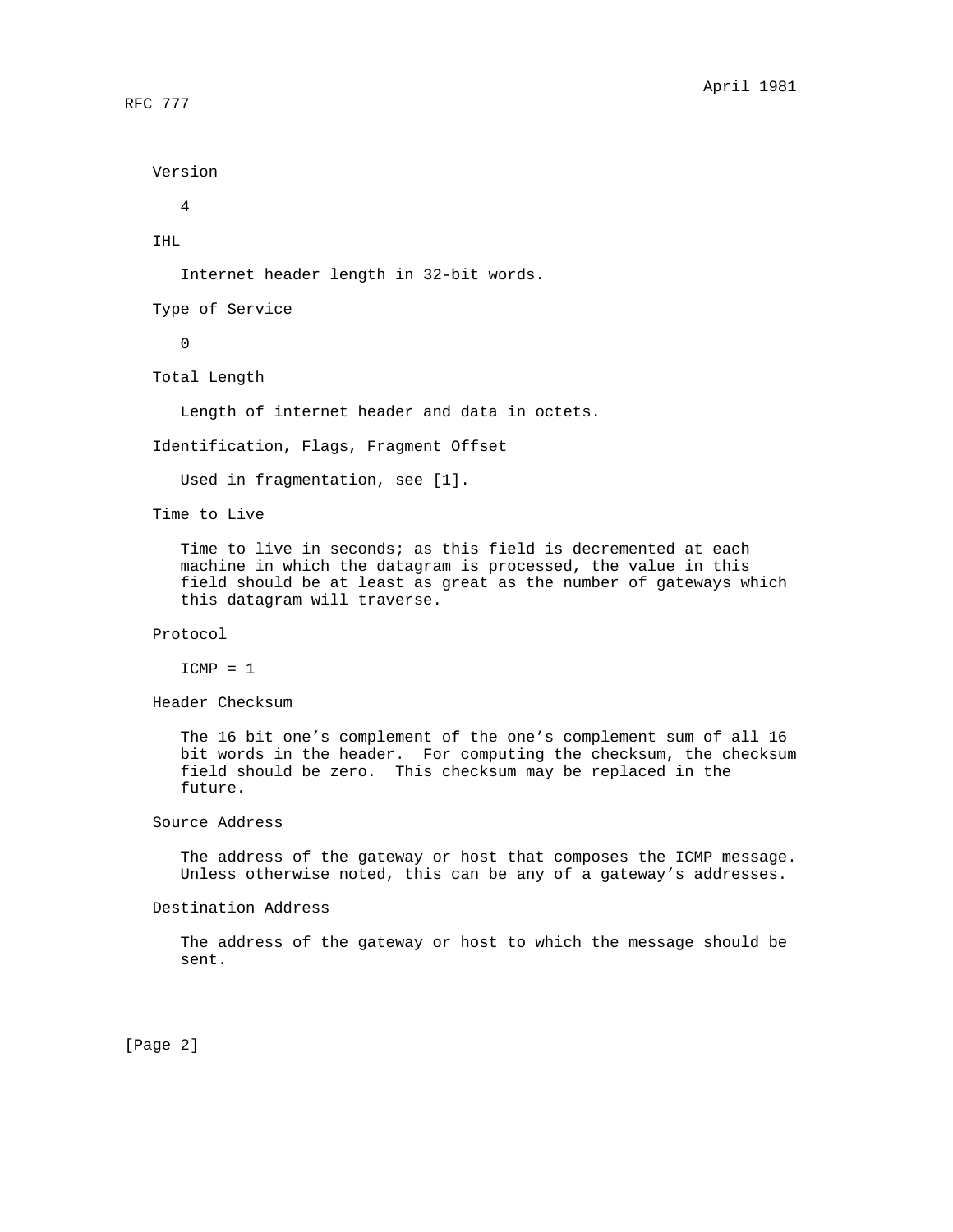Destination Unreachable Message

```
0 1 2 3
    0 1 2 3 4 5 6 7 8 9 0 1 2 3 4 5 6 7 8 9 0 1 2 3 4 5 6 7 8 9 0 1
   +-+-+-+-+-+-+-+-+-+-+-+-+-+-+-+-+-+-+-+-+-+-+-+-+-+-+-+-+-+-+-+-+
        | Type | Code | unused |
   +-+-+-+-+-+-+-+-+-+-+-+-+-+-+-+-+-+-+-+-+-+-+-+-+-+-+-+-+-+-+-+-+
       Internet Header + 64 bits of Original Data Datagram
   +-+-+-+-+-+-+-+-+-+-+-+-+-+-+-+-+-+-+-+-+-+-+-+-+-+-+-+-+-+-+-+-+
```
- IP Fields:
- Destination Address

The source network and address from the original datagram's data.

ICMP Fields:

Type

3

Code

- $0 = net$  unreachable;
- 1 = host unreachable;
- 2 = protocol unreachable;
- 3 = port unreachable;
- 4 = fragmentation needed and DF set.

Internet Header + 64 bits of Data Datagram

 The internet header plus the first 64 bits of the original datagram's data. This data is used by the host to match the message to the appropriate process. If a higher level protocol uses port numbers, they are assumed to be in the first 64 data bits of the original datagram's data.

### Description

 If, according to the information in the gateway's routing tables, the network specified in the internet destination field of a datagram is unreachable, e.g., the distance to the network is infinity, the gateway sends a destination unreachable message to

[Page 3]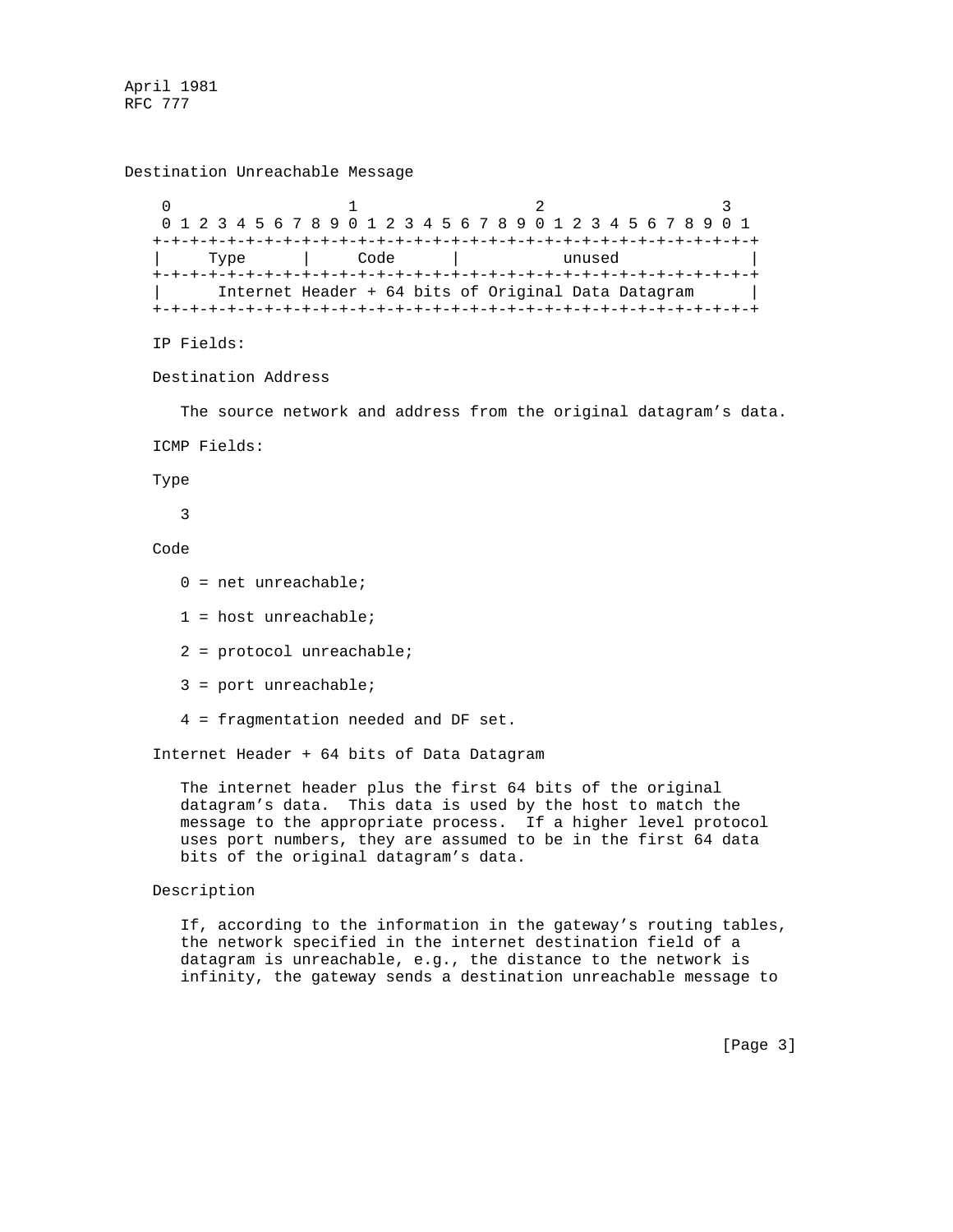the internet source host of the datagram. In addition, in some networks, the gateway may be able to determine if the internet destination host is unreachable. Gateways in these networks may send destination unreachable messages to the source host when the destination host is unreachable.

 If, in the destination host, the IP module cannot deliver the datagram because the indicated protocol module or process port is not active, the destination host may send a destination unreachable message to the source host.

 Another case is when a datagram must be fragmented to be forwarded by a gateway yet the Don't Fragment flag is on. In this case the gateway must discard the datagram and return a destination unreachable message.

[Page 4]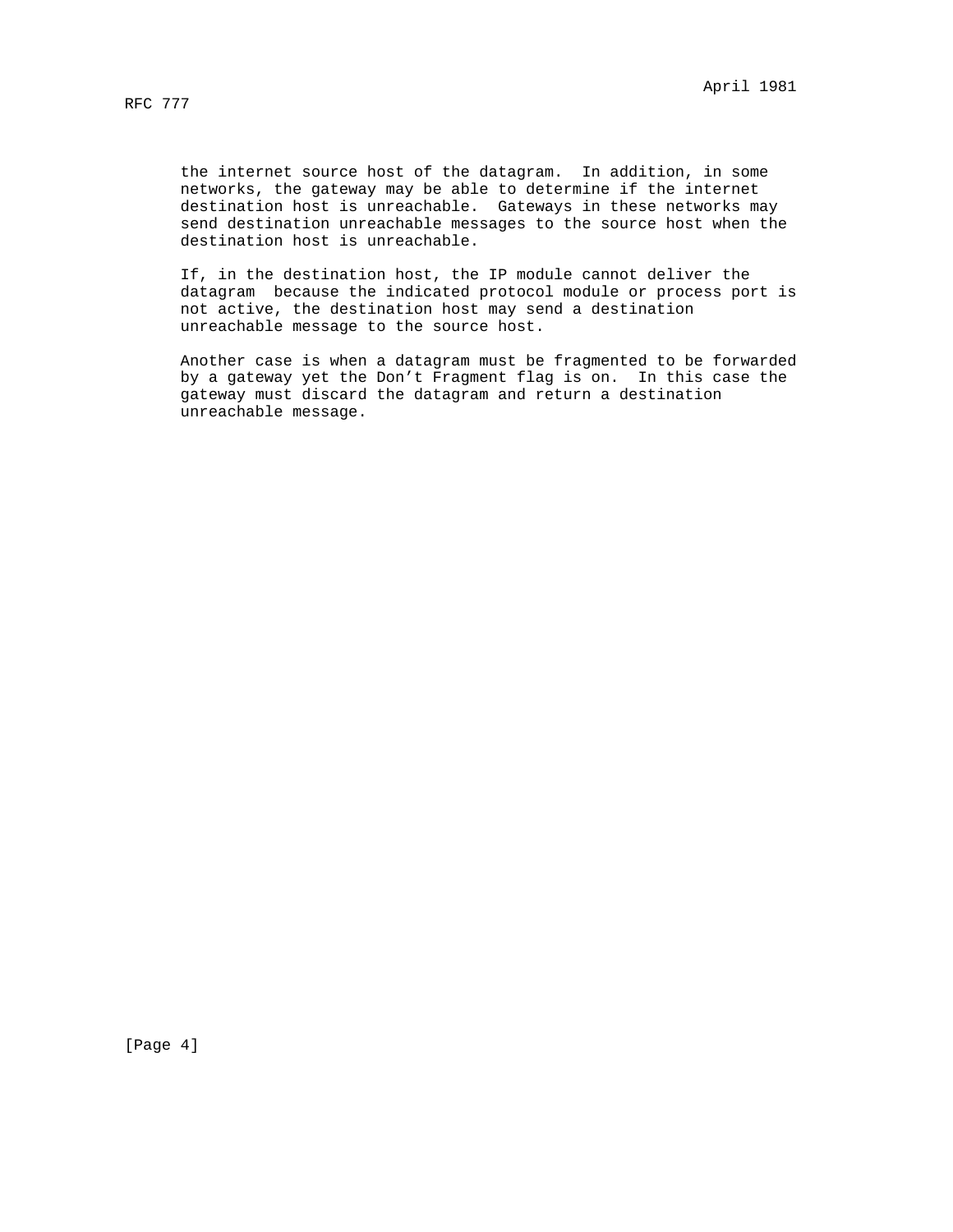Time Exceeded Message

```
0 1 2 3
   0 1 2 3 4 5 6 7 8 9 0 1 2 3 4 5 6 7 8 9 0 1 2 3 4 5 6 7 8 9 0 1
   +-+-+-+-+-+-+-+-+-+-+-+-+-+-+-+-+-+-+-+-+-+-+-+-+-+-+-+-+-+-+-+-+
        | Type | Code | unused |
   +-+-+-+-+-+-+-+-+-+-+-+-+-+-+-+-+-+-+-+-+-+-+-+-+-+-+-+-+-+-+-+-+
       Internet Header + 64 bits of Original Data Datagram
   +-+-+-+-+-+-+-+-+-+-+-+-+-+-+-+-+-+-+-+-+-+-+-+-+-+-+-+-+-+-+-+-+
```
- IP Fields:
- Destination Address

The source network and address from the original datagram's data.

ICMP Fields:

Type

11

Code

- $0 =$  time to live exceeded in transit;
- 1 = fragment reassembly time exceeded.

Internet Header + 64 bits of Data Datagram

 The internet header plus the first 64 bits of the original datagram's data. This data is used by the host to match the message to the appropriate process. If a higher level protocol uses port numbers, they are assumed to be in the first 64 data bits of the original datagram's data.

## Description

 If the gateway processing a datagram finds the time to live field is zero it must discard the datagram. The gateway may also notify the source host via the time exceeded message.

 If a host reassembling a fragmented datagram cannot complete the reassembly due to missing fragments within its time limit it discards the datagram, and it may send a time exceeded message.

[Page 5]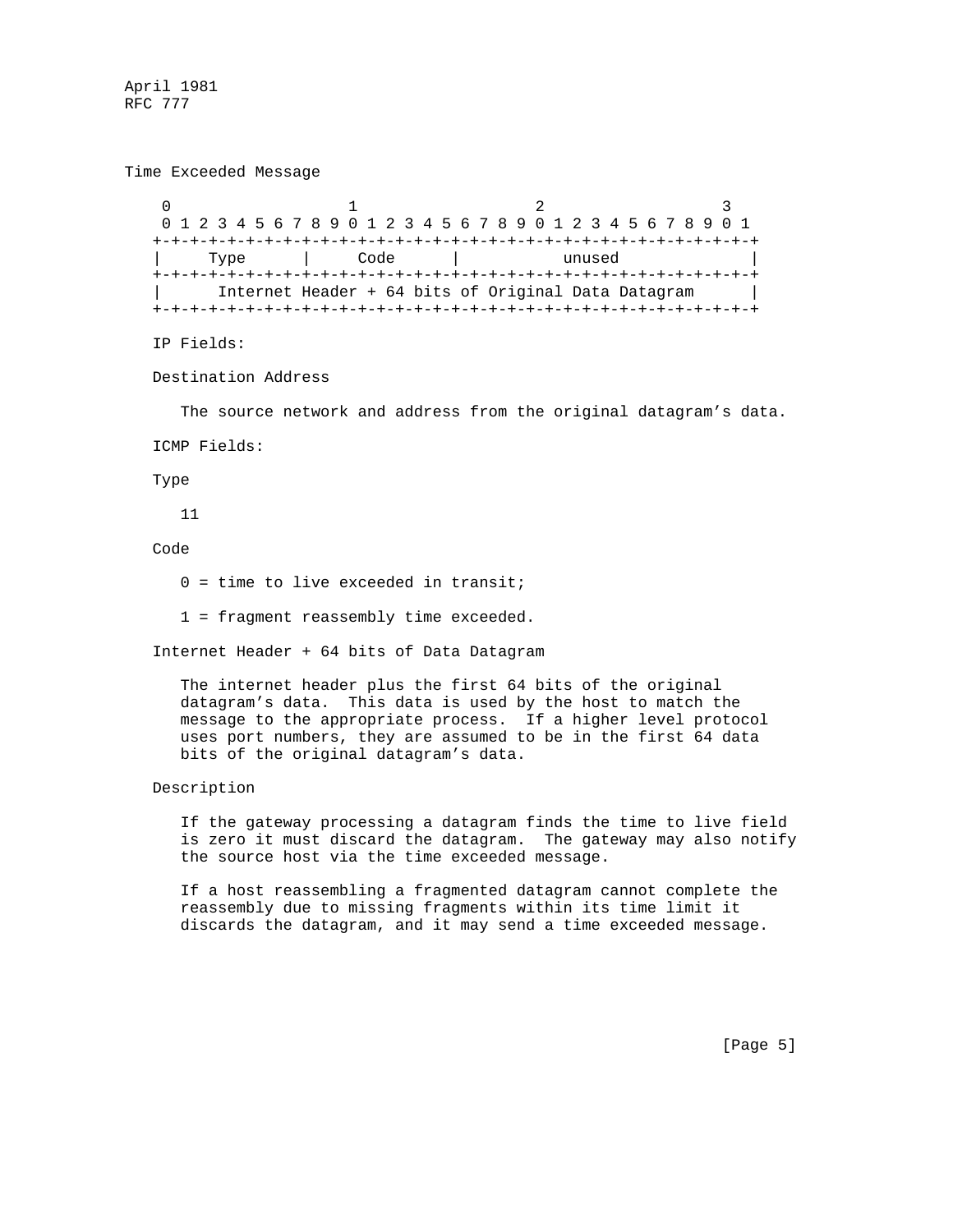April 1981

RFC 777

Parameter Problem Message

```
0 1 2 3
    0 1 2 3 4 5 6 7 8 9 0 1 2 3 4 5 6 7 8 9 0 1 2 3 4 5 6 7 8 9 0 1
   +-+-+-+-+-+-+-+-+-+-+-+-+-+-+-+-+-+-+-+-+-+-+-+-+-+-+-+-+-+-+-+-+
        | Type | Code | Parameter | unused |
   +-+-+-+-+-+-+-+-+-+-+-+-+-+-+-+-+-+-+-+-+-+-+-+-+-+-+-+-+-+-+-+-+
       Internet Header + 64 bits of Original Data Datagram
   +-+-+-+-+-+-+-+-+-+-+-+-+-+-+-+-+-+-+-+-+-+-+-+-+-+-+-+-+-+-+-+-+
```

```
 IP Fields:
```
Destination Address

The source network and address from the original datagram's data.

ICMP Fields:

Type

12

Code

```
 0 = problem with option.
```
Parameter

If code = 0, IP option type.

Internet Header + 64 bits of Data Datagram

 The internet header plus the first 64 bits of the original datagram's data. This data is used by the host to match the message to the appropriate process. If a higher level protocol uses port numbers, they are assumed to be in the first 64 data bits of the original datagram's data.

Description

 If the gateway or host processing a datagram finds a problem with the header parameters such that it cannot complete processing the datagram it must discard the datagram. One potential source of such a problem is an option that is not implemented, or incorrect arguments in an option. The gateway or host may also notify the source host via the parameter problem message.

[Page 6]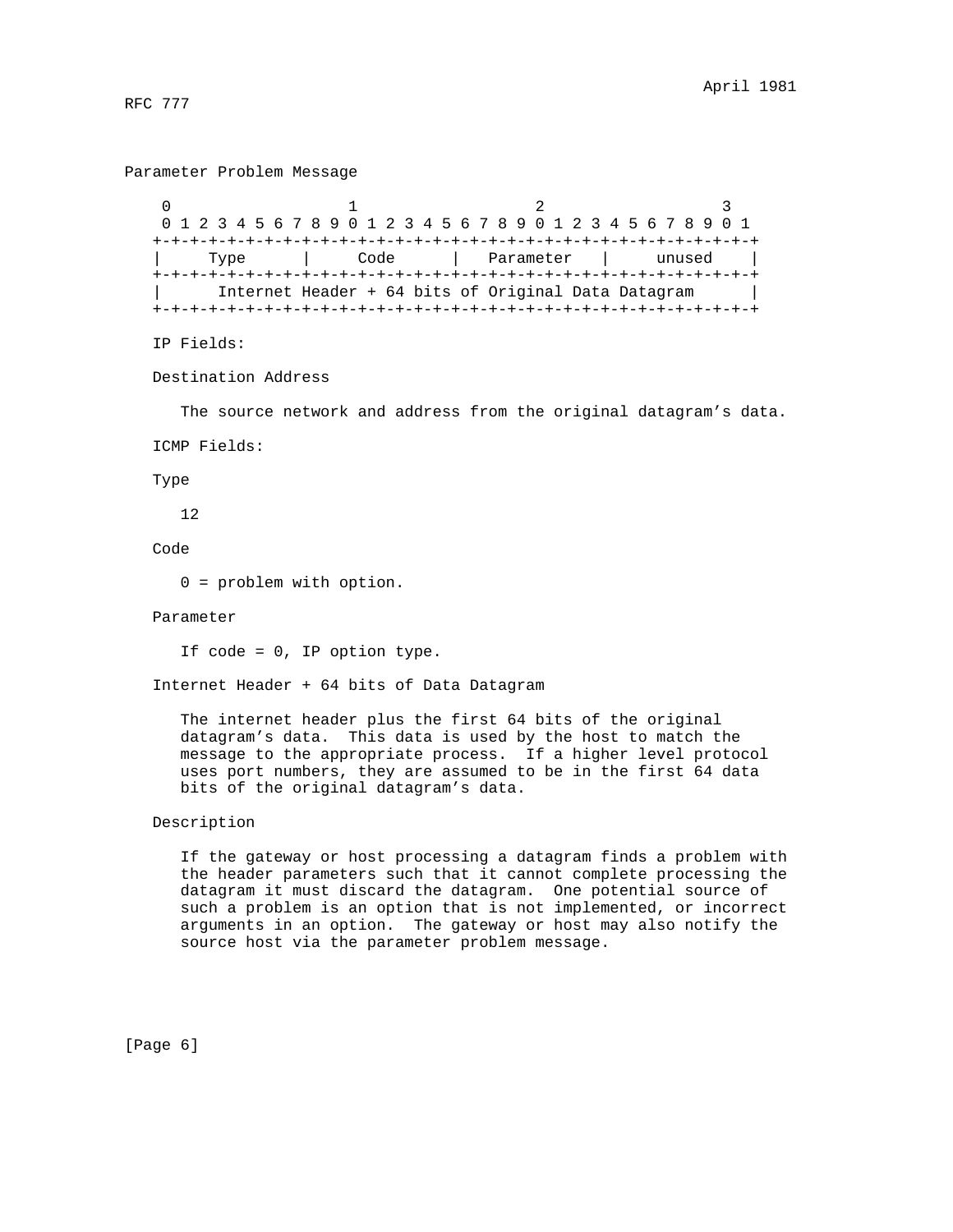Source Quench Message

| 0 1 2 3 4 5 6 7 8 9 0 1 2 3 4 5 6 7 8 9 0 1 2 3 4 5 6 7 8 9 0 1 |  |  |  |        |                                                     |  |  |  |  |
|-----------------------------------------------------------------|--|--|--|--------|-----------------------------------------------------|--|--|--|--|
|                                                                 |  |  |  |        |                                                     |  |  |  |  |
| Type                                                            |  |  |  | unused |                                                     |  |  |  |  |
|                                                                 |  |  |  |        | --+-+-+-+-+-+-+-+-+-+-+                             |  |  |  |  |
|                                                                 |  |  |  |        | Internet Header + 64 bits of Original Data Datagram |  |  |  |  |
|                                                                 |  |  |  |        |                                                     |  |  |  |  |

IP Fields:

Destination Address

The source network and address of the original datagram's data.

ICMP Fields:

Type

4

Internet Header + 64 bits of Data Datagram

 The internet header plus the first 64 bits of the original datagram's data. This data is used by the host to match the message to the appropriate process. If a higher level protocol uses port numbers, they are assumed to be in the first 64 data bits of the original datagram's data.

## Description

 A gateway may discard internet datagrams if it does not have the buffer space needed to queue the datagrams for output to the next network on the route to the destination network. If a gateway discards a datagram, it may send a source quench message to the internet source host of the datagram. A destination host may also send a source quench message if datagrams arrive too fast to be processed. The source quench message is a request to the host to cut back the rate at which it is sending traffic to the internet destination. The gateway may send a source quench message for every message that it discards. On receipt of a source quench message, the source host should cut back the rate at which it is sending traffic to the specified destination until it no longer receives source quench messages from the gateway. The source host can then gradually increase the rate at which it sends traffic to the destination until it again receives source quench messages.

[Page 7]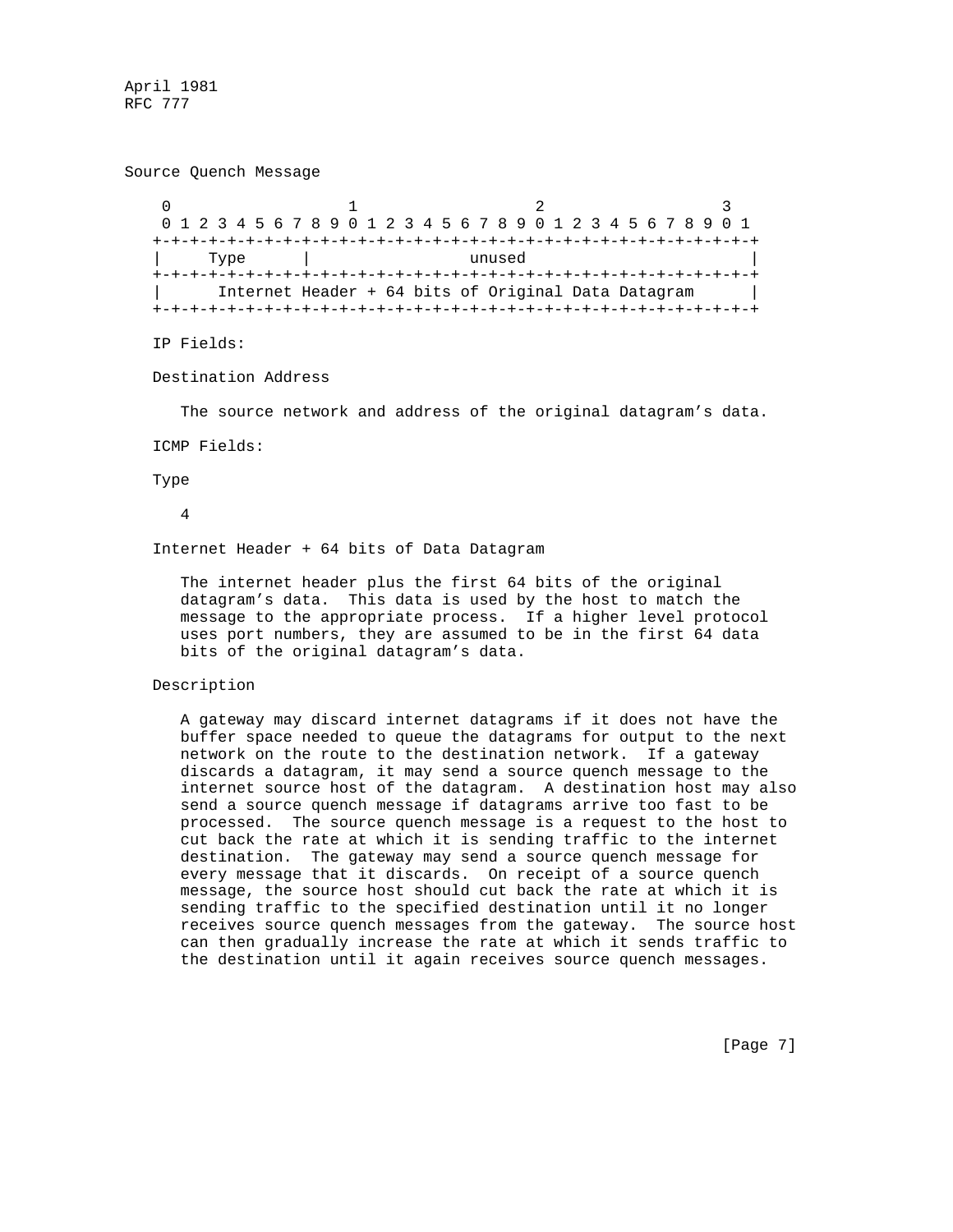The gateway or host may send the source quench message when it approaches its capacity limit rather than waiting until the capacity is exceeded. This means that the data datagram which triggered the source quench message may be delivered.

[Page 8]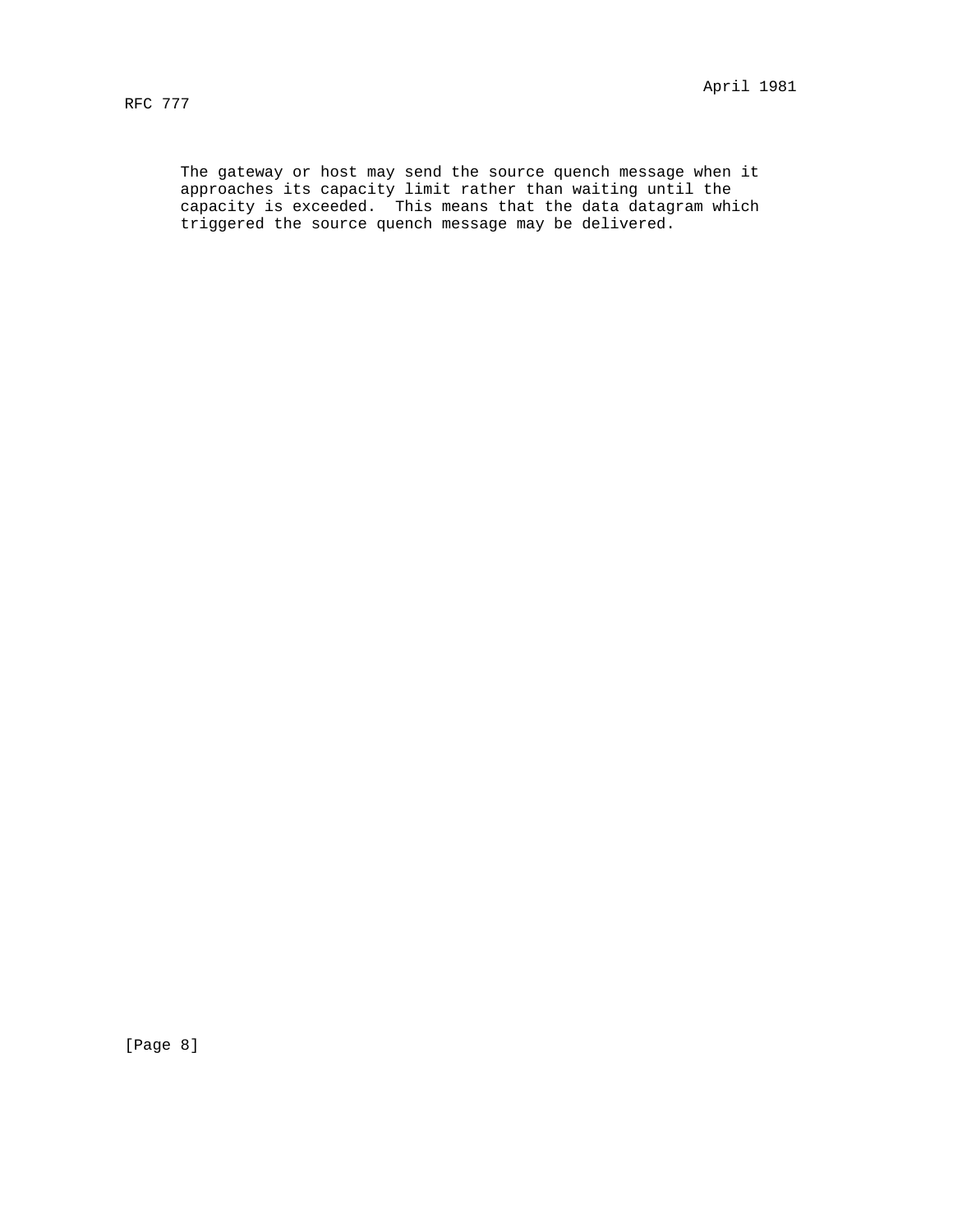Redirect Message

|                                                                 |      | 0 1 2 3 4 5 6 7 8 9 0 1 2 3 4 5 6 7 8 9 0 1 2 3 4 5 6 7 8 9 0 1 |  |  |  |  |  |  |  |
|-----------------------------------------------------------------|------|-----------------------------------------------------------------|--|--|--|--|--|--|--|
|                                                                 |      |                                                                 |  |  |  |  |  |  |  |
| Type                                                            | Code | unused                                                          |  |  |  |  |  |  |  |
| Gateway Internet Address<br>--+-+-+-+-+-+-+-+-+-+-+-+-+-+-+-+-+ |      |                                                                 |  |  |  |  |  |  |  |
|                                                                 |      | Internet Header + 64 bits of Original Data Datagram             |  |  |  |  |  |  |  |

IP Fields:

Destination Address

The source network and address of the original datagram's data. ICMP Fields:

Type

5

#### Code

- 0 = Redirect datagrams for the Network.
- 1 = Redirect datagrams for the Host.
- 2 = Redirect datagrams for the Type of Service and Network.
- 3 = Redirect datagrams for the Type of Service and Host.

Gateway Internet Address

 Address of the gateway to which traffic for the network specified in the internet destination network field of the original datagram's data should be sent.

Internet Header + 64 bits of Data Datagram

 The internet header plus the first 64 bits of the original datagram's data. This data is used by the host to match the message to the appropriate process. If a higher level protocol uses port numbers, they are assumed to be in the first 64 data bits of the original datagram's data.

[Page 9]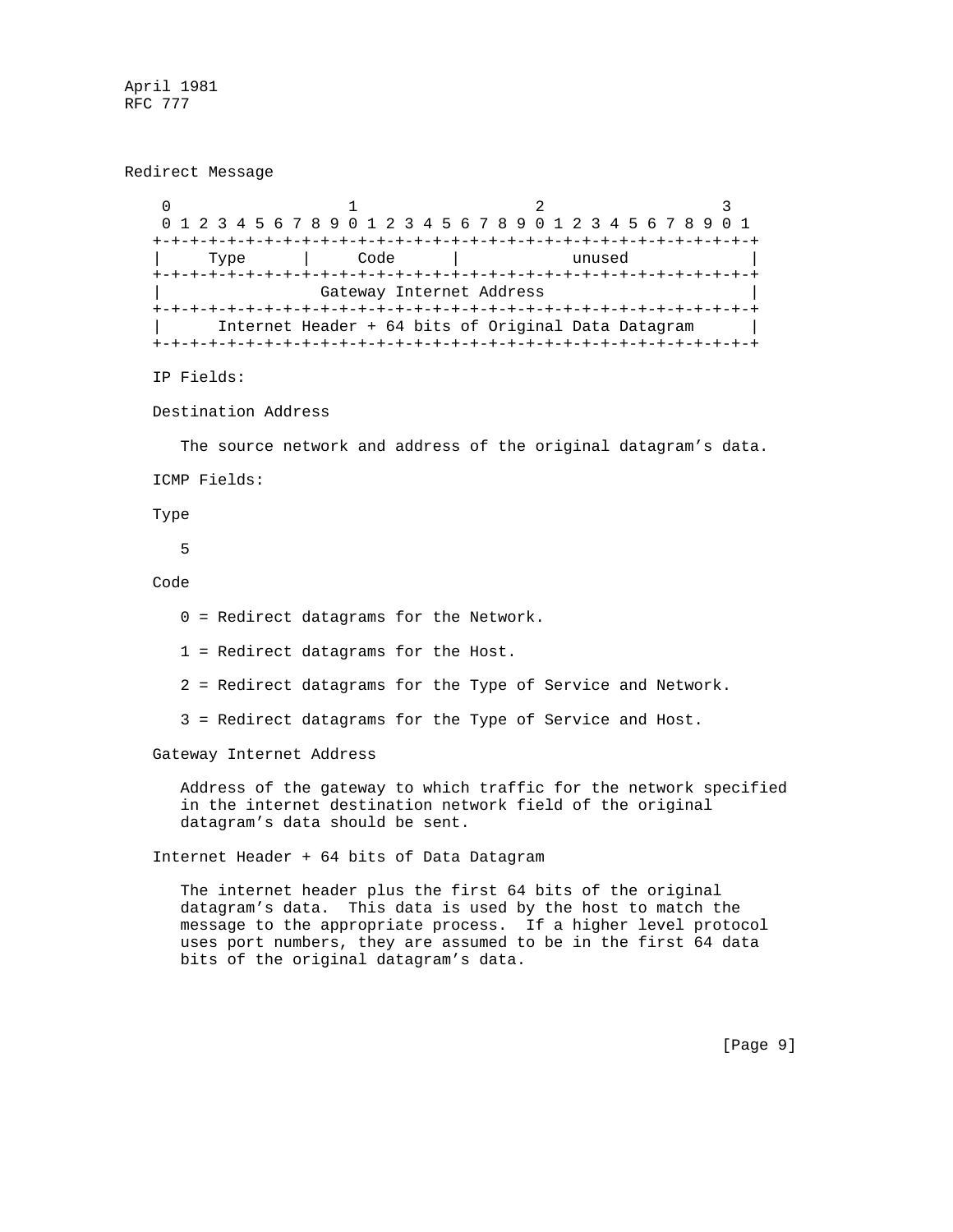## Description

 The gateway sends a redirect message to a host in the following situation. A gateway, G1, receives an internet datagram from a host on a network to which the gateway is attached. The gateway, G1, checks its routing table and obtains the address of the next gateway, G2, on the route to the datagram's internet destination network, X. If G2 and the host identified by the internet source address of the datagram are on the same network, a redirect message is sent to the host. The redirect message advises the host to send its traffic for network X directly to gateway G2 as this is a shorter path to the destination. The gateway forwards the original datagram's data to its internet destination.

[Page 10]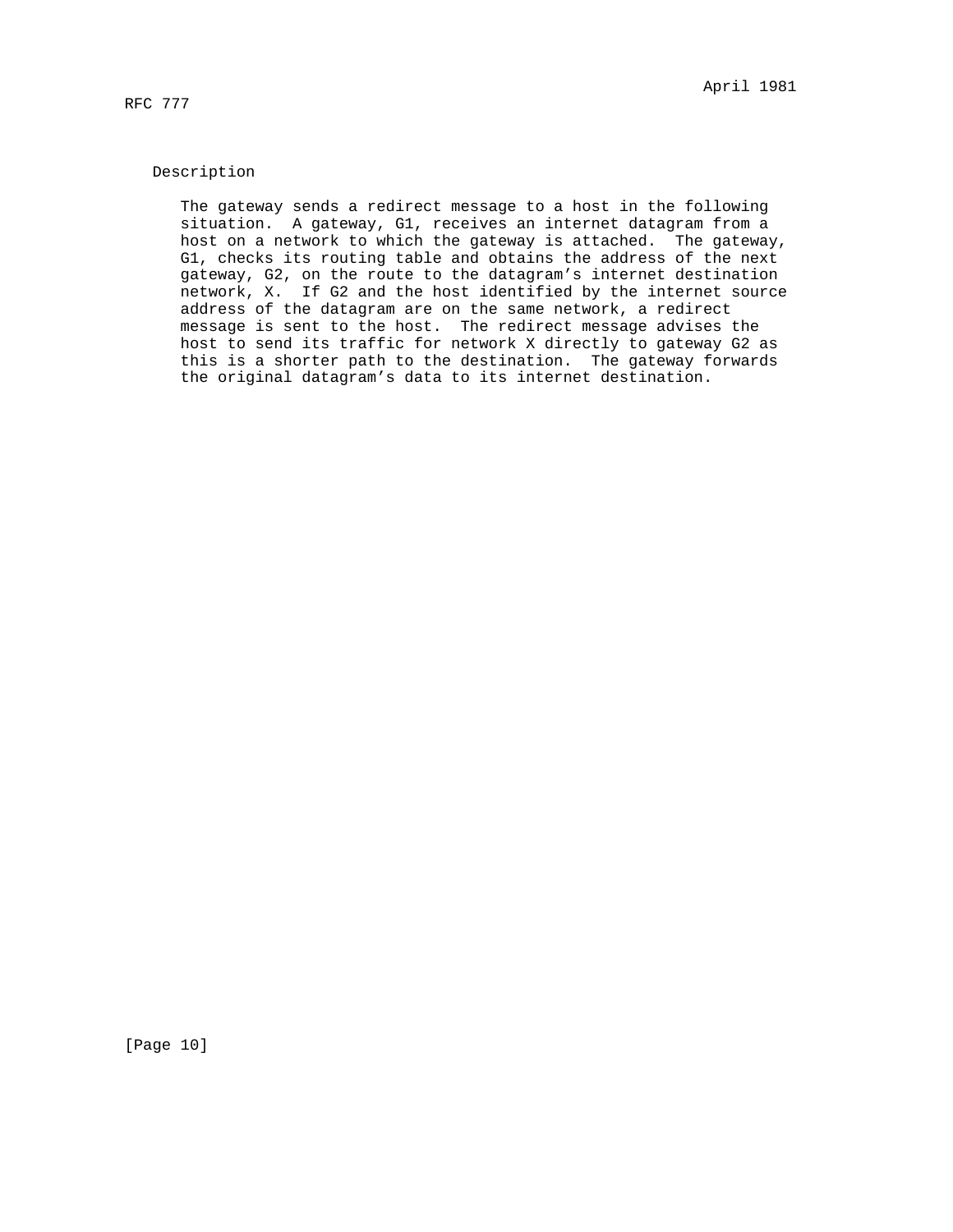Echo or Echo Reply Message

0  $1$  2 3 0 1 2 3 4 5 6 7 8 9 0 1 2 3 4 5 6 7 8 9 0 1 2 3 4 5 6 7 8 9 0 1 +-+-+-+-+-+-+-+-+-+-+-+-+-+-+-+-+-+-+-+-+-+-+-+-+-+-+-+-+-+-+-+-+ | Type | unused | +-+-+-+-+-+-+-+-+-+-+-+-+-+-+-+-+-+-+-+-+-+-+-+-+-+-+-+-+-+-+-+-+ Data ... +-+-+-+-+-

IP Fields:

Addresses

 The address of the source in an echo message will be the destination of the echo reply message. To form an echo reply message, the source and destination addresses are simply reversed.

# IP Fields:

# Type

8 for echo message;

0 for echo reply message.

Description

 The data received in the echo message must be returned in the echo reply message.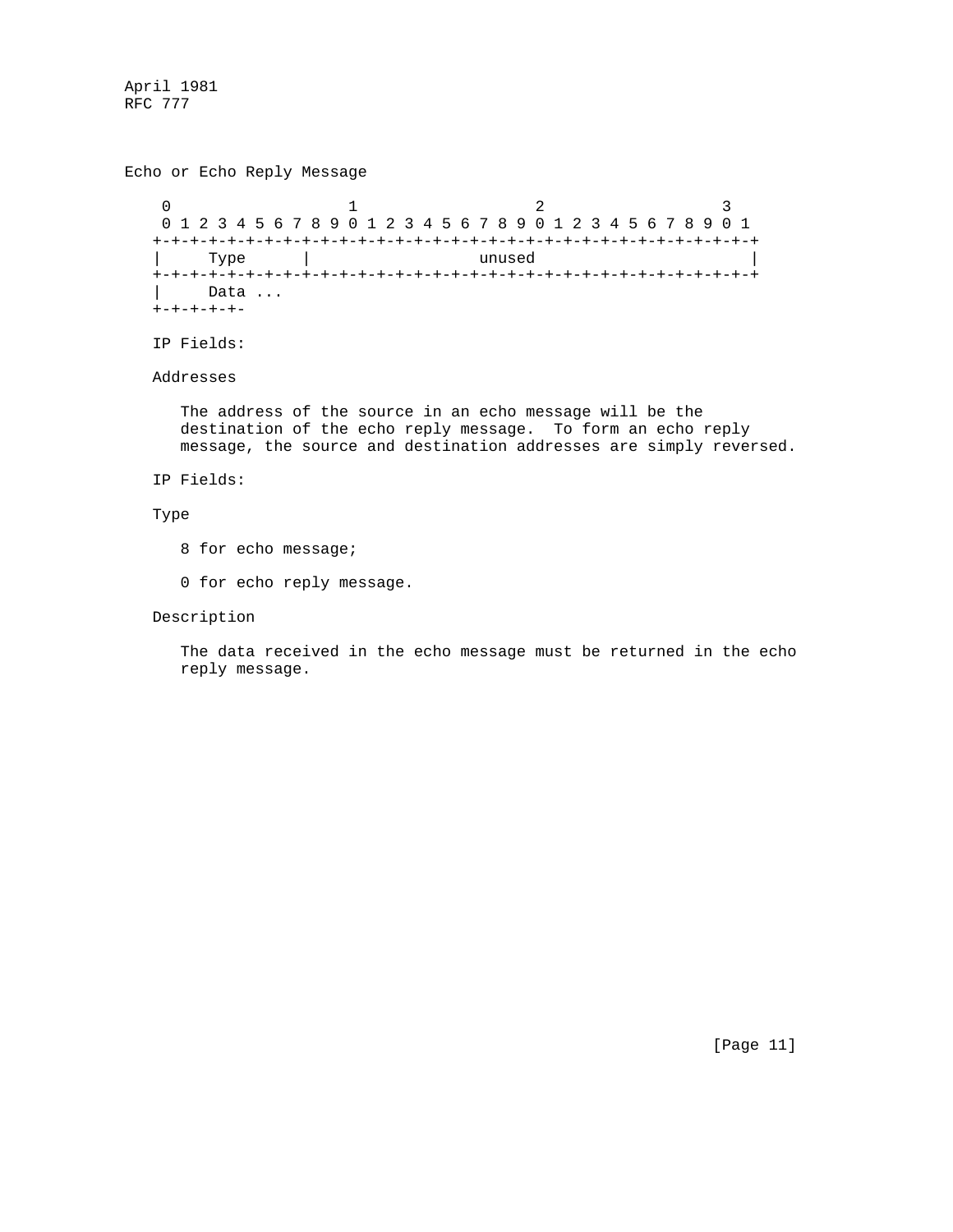Timestamp or Timestamp Reply Message

| 0 1 2 3 4 5 6 7 8 9 0 1 2 3 4 5 6 7 8 9 0 1 2 3 4 5 6 7 8 9 |        |  |  |  |  |  |  |
|-------------------------------------------------------------|--------|--|--|--|--|--|--|
|                                                             |        |  |  |  |  |  |  |
| Type                                                        | unused |  |  |  |  |  |  |
|                                                             |        |  |  |  |  |  |  |
| Originate Timestamp                                         |        |  |  |  |  |  |  |
|                                                             |        |  |  |  |  |  |  |
| Receive Timestamp                                           |        |  |  |  |  |  |  |
| +-+-+-+-+-+-+-+-+-+-+-+-+-+-+-+                             |        |  |  |  |  |  |  |
| Transmit Timestamp                                          |        |  |  |  |  |  |  |
|                                                             |        |  |  |  |  |  |  |

IP Fields:

Addresses

 The address of the source in a timestamp message will be the destination of the timestamp reply message. To form a timestamp reply message, the source and destination addresses are simply reversed.

IP Fields:

Type

13 for timestamp message;

14 for timestamp reply message.

# Description

 The data received (a timestamp) in the message is returned in the reply together with an additional timestamp. The timestamp is 32 bits of milliseconds since midnight UT. One use of these timestamps is described by Mills [5].

[Page 12]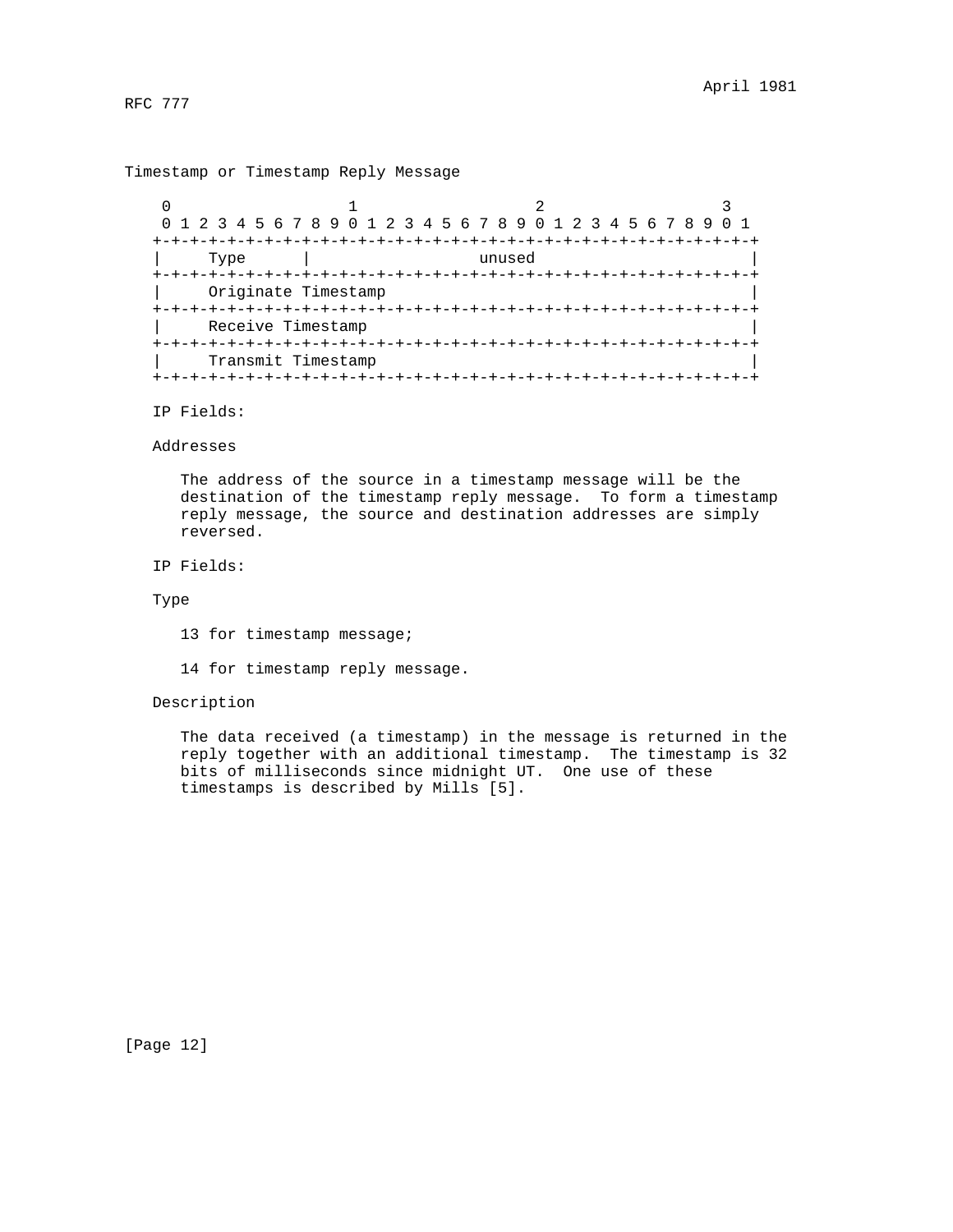Summary of Message Types

- 0 Echo Reply
- 3 Destination Unreachable
- 4 Source Quench
- 5 Redirect
- 8 Echo
- 11 Time Exceeded
- 12 Parameter Problem
- 13 Timestamp
- 14 Timestamp Reply